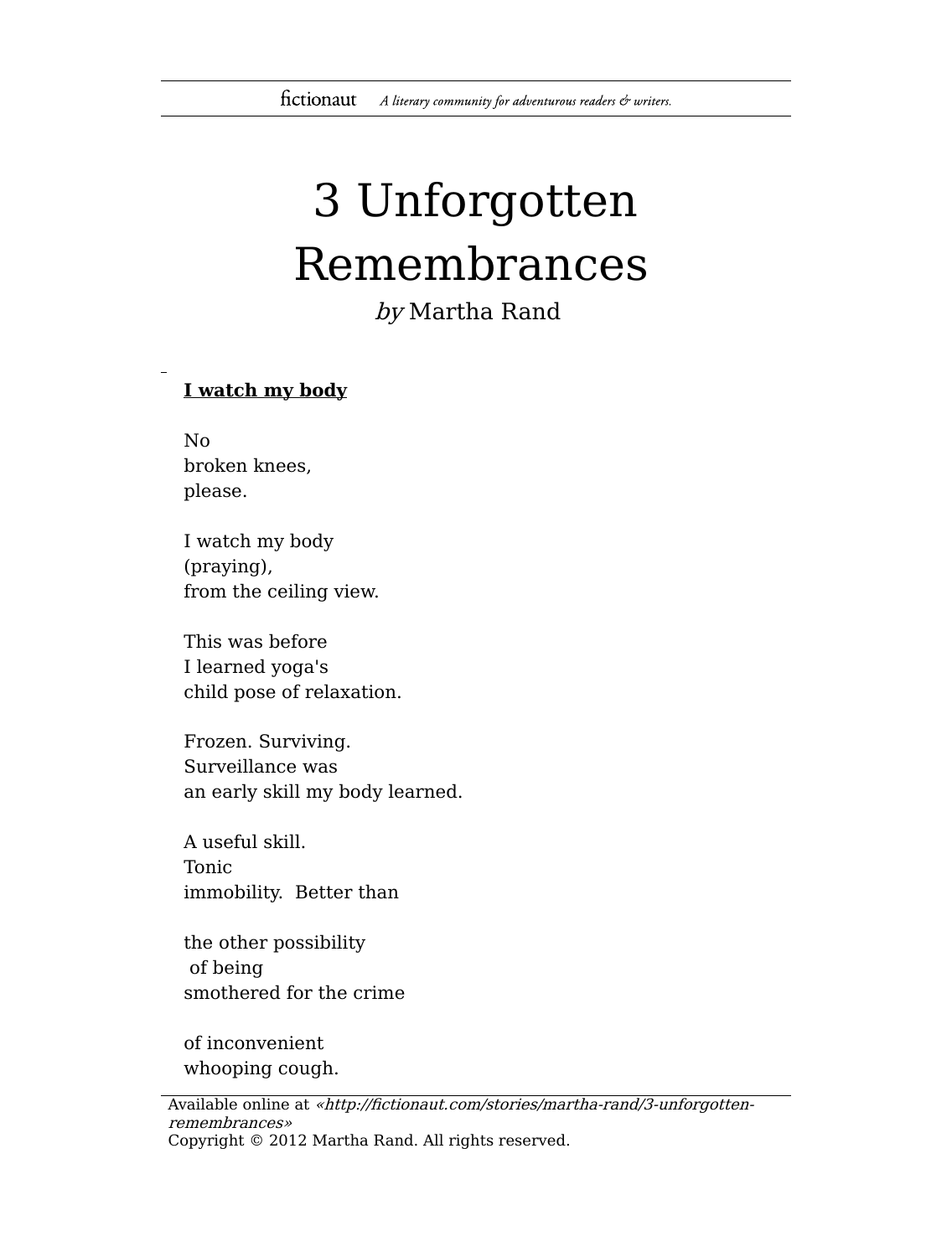Infidel body!

Or the uncontrollable option of my throat being slit. Aye!

I don't, can't want, yet, remember feeling the cold.

Steel, sharp, slender blade slid silently. Music pulsed, quietly, in the room.

Neither do I remember feeling her embrace.

I know it happened. Although, my body at that moment

Seemed to dissolve, forgetting what I didn't want to fit.

Like I keep forgetting to return those jackets that don't fit

to Bloomingdales. I love the privacy of fitting rooms.

No longer do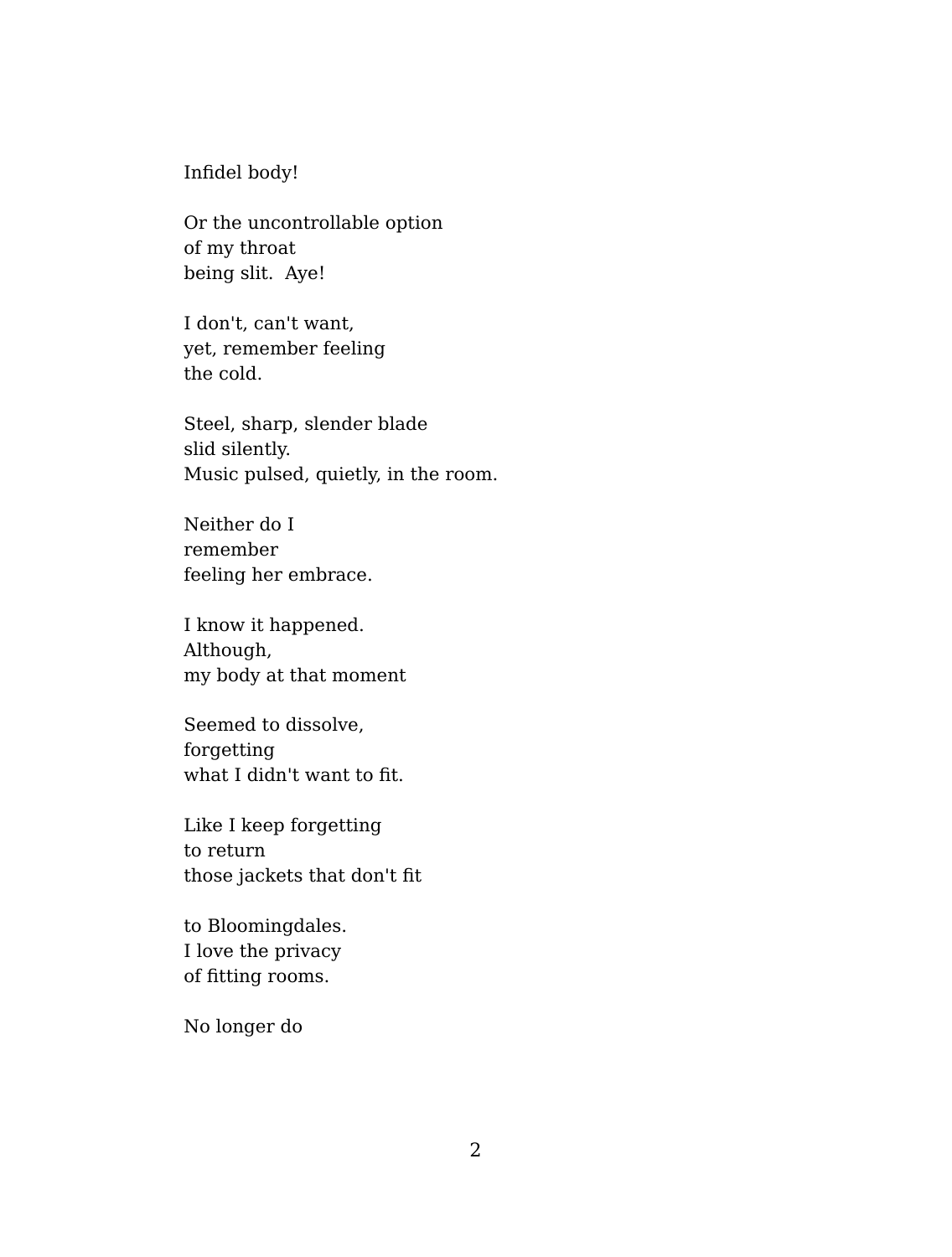I frequent the large open spaces

of cheap department stores. Rooms where other's slyly eye me.

Some things I no longer need to endure.

I never learned to ski because my body's integrity

gave me important reason to dance, to climb, to stand and clearly see.

## **Visiting in Paris**

My husband has a cousin who lives in France. He's once removed, a generation older. Or twice removed if you count his deportation to the children's camp. called Buchenwald. Jacques Zylbermine might have been forgotten along with many others.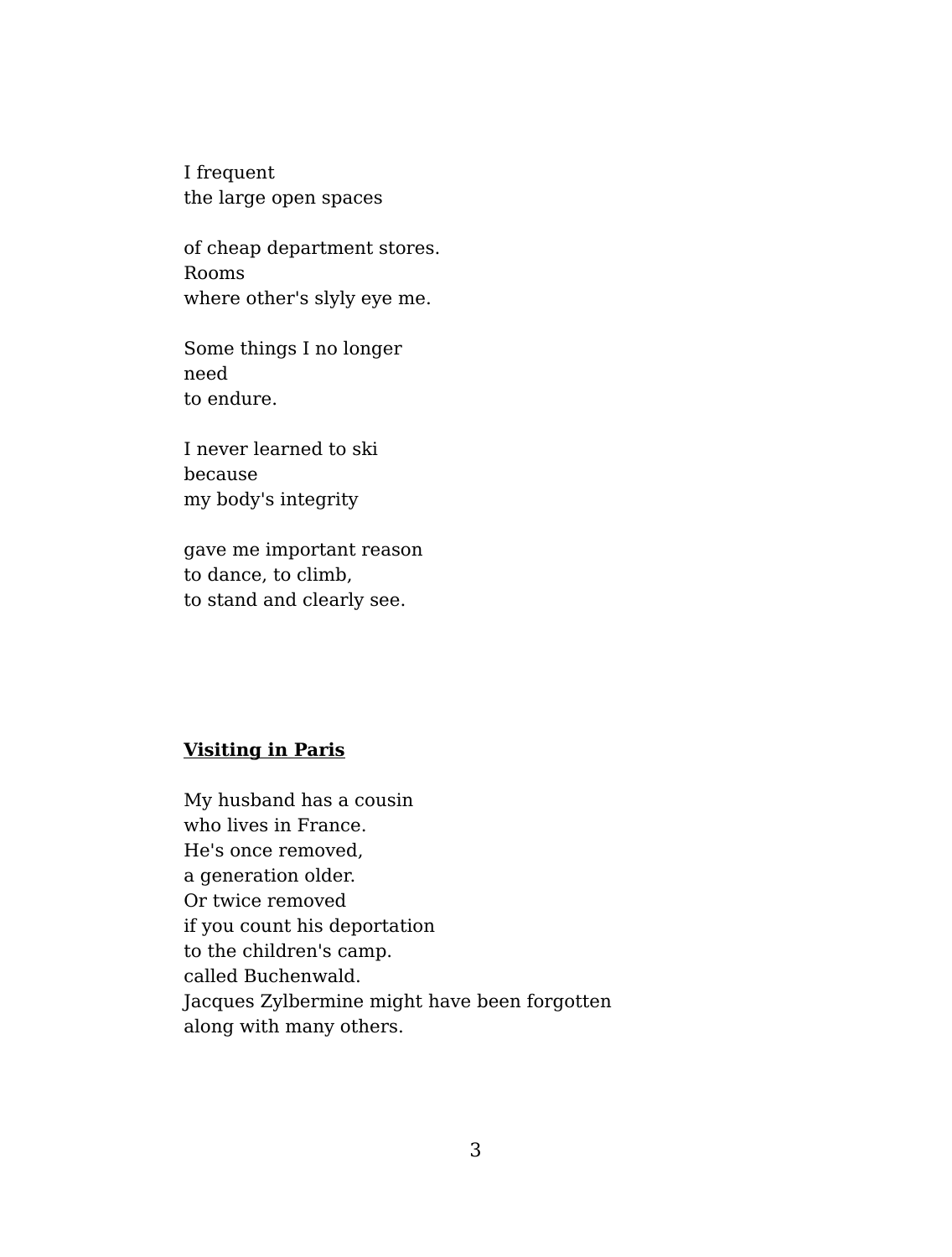I cannot forget. Passover at the age of twelve, the first year I was a woman. After dinner, in the kitchen I joined the other women washing, drying dishes at my Aunt's. In an apartment on the Grand Concourse, many women spoke with many European accents. One blonde woman rolled her sleeve up to reach into the sink's full soapsudsy dish bath.

My eyes were shocked, my pupils unblinkingly stilled by the black tattoo-ed numbers I never suspected, I never knew.

## **My Years of Magical Thinking**

Dear Joan,

I understand what it is to tell and retell and tell again.

To tell the same story,